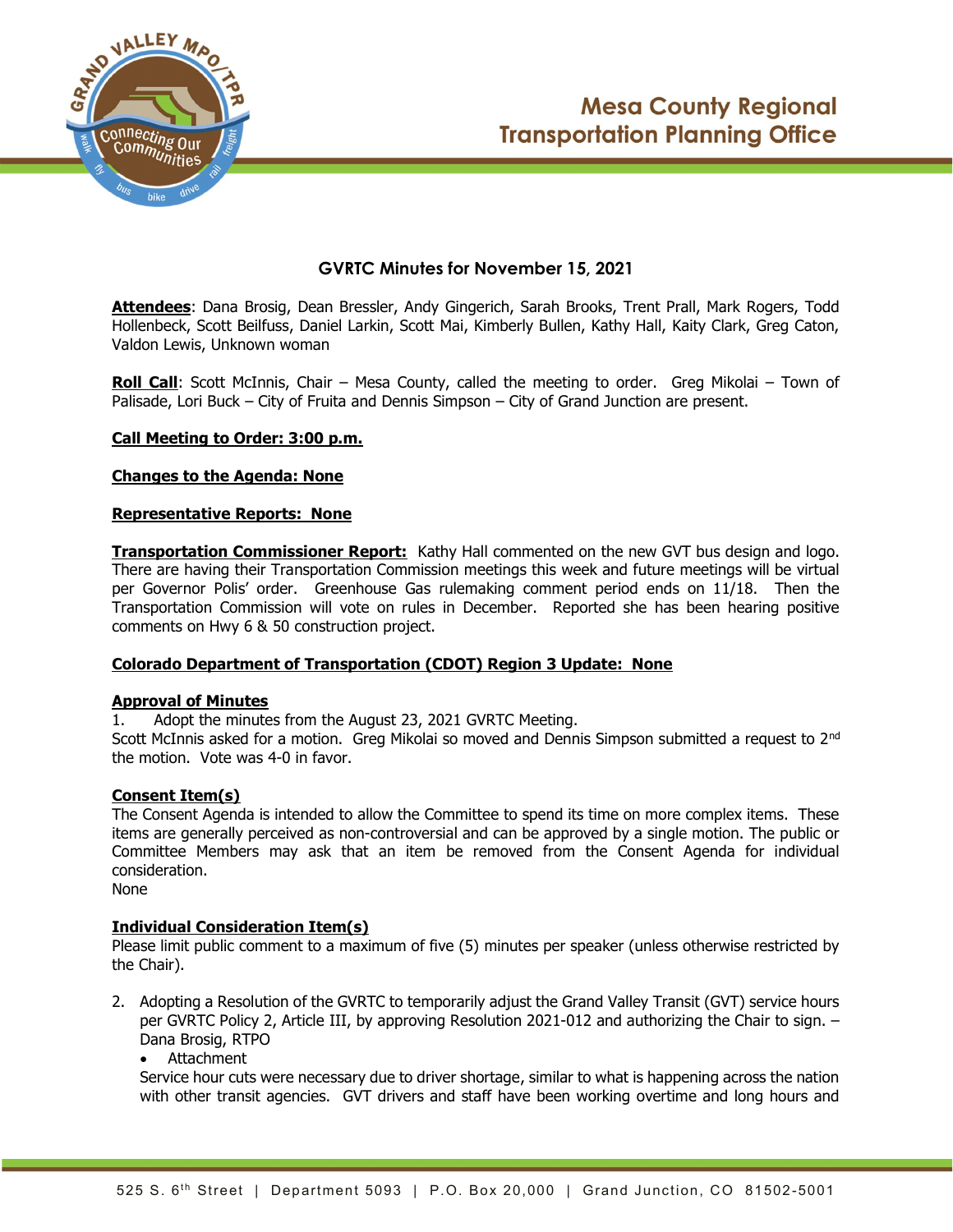safety is a concern with these long hours. RTPO staff reviewed ridership numbers to see where service cuts would be the least impactful as possible. Decided to reduce Saturday hours as this is lowest ridership day. Only one driver shift is needed. Routes now start 3 hours later and end 2 hours early. Reduced DASH service to once an hour instead of twice an hour. Notified the public via postings on the buses, website, social media, and a newspaper article. This service reduction will continue until additional drivers can be hired and trained. Staff are allowed to implement a temporary change for up to 6 months but a public involvement process will need to be conducted if the service reduction will need to continue past that.

Representative Simpson stated he believed we have not done as much as we should be doing regarding drivers. Are things likely to be the same or worse in 6 months? Wages will increase in January and hope more drivers will apply. Service hour changes were implemented in 11/6/21.

Scott McInnis asked for a motion. Greg Mikolai so moved and Lori Buck submitted a request to  $2<sup>nd</sup>$  the motion. Vote was 4-0 in favor.

- 3. Adopting a Resolution of the GVRTC to amend the Transportation Improvement Program (TIP) Amendment Policy, by approving Resolution 2021-013 and authorizing the Chair to sign, - Dean Bressler, RTPO
	- Attachment

Agenda reflects policy but it is actually a process. Discussion about the changes and how this update will affect policy amendments and administrative amendments. Examples were discussed. Policy amendments would go to TAC and then to GVRTC for adoption. Public Participation has been simplified and refers to the overall public participation plan for the MPO.

Scott McInnis asked for a motion. Dennis Simpson so moved and Lori Buck submitted a request to 2<sup>nd</sup> the motion. Vote was 4-0 in favor.

- 4. Adopting the GVT Public Transportation Agency Safety Plan (PTASP) updated performance indicators by approving Resolution #2021-014 and authorizing the Chair to sign– Andy Gingerich, RTPO
	- Attachment

Last year staff knew this update requirement was coming up and plan has been implemented for a year. Have been some safety issues that have been addressed. Revision is an update to the performance targets every year. Other two changes were to clarify a few definitions. Plan was not very clear on what our timeline was the targets. They will be from January to December each year.

Discussion of year to date performance targets and what is actually happening.

Scott McInnis asked for a motion. Greg Mikolai so moved and Dennis Simpson submitted a request to 2<sup>nd</sup> the motion. Vote was 4-0 in favor.

# Briefing Item(s)

Briefing items are intended to allow the Committee to give Staff guidance in the day-to-day operations of the Regional Transportation Planning Office, or to hear general presentations from others.

- 5. Greenhous Gas Rule Update- Dana Brosig, RTPO
	- Attachment

Discussion of the initial comments provided before a revised rule was issued. Providing a second letter reiterating some of our initial comments mainly related to funding. All public comments are due on 11/18/21. Discussion of the requirement for a mitigation action plan for us as an MPO and modeling GHG reduction in the future. For us, we do not have many capacity increasing projects. Original rule did not have many details on mitigation plan requirements. There is a list of what is required to be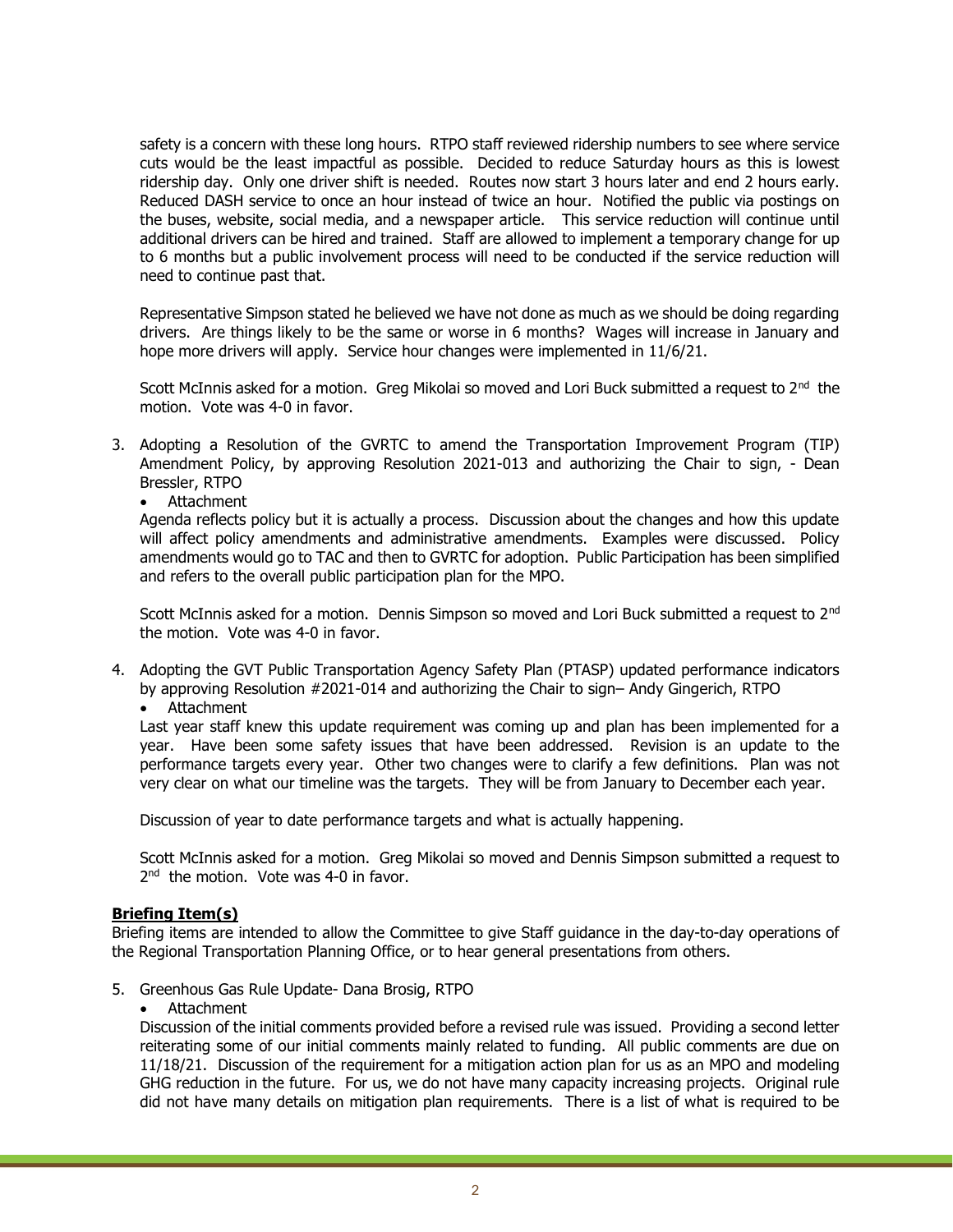included in Mitigation plan and this will need to be part of next regional transportation plan (RTP). A lot of detail will be required and a status report will be required annually to the Transportation Commission in April.

Representative Buck asked if this will this require additional staffing? Yes, we usually hire consultants to assist with completion of the RTP. Have been discussing with CDOT staff modelers on the process to calculate GHG. Additional staff may be needed within RTPO and/or the project implementing jurisdiction.

- 6. 10-year Plan for Transit and Roadway Projects- Dana Brosig, RTPO
	- Attachment

The transportation infrastructure bill has passed. Unknown on the specifics just yet. Discretionary grants may be how much of the increaseis distributed. Have had discussions during the last two TAC meetings on the projects already in the RTP. TAC said this is the correct list of the projects. Discussed details of the specific projects within TAC meetings. Looking more at years 5-10 projects. Generally leave the projects descriptions vague to have more flexibility.

Also have to look at transit projects. CNG fueling project has already been completed by City of Grand Junction. A lot has changed since the transit list was originally decided upon due to COVID funding, GHG rulemaking, etc. Staff is looking at service expansion and fleet maintenance projects. Discussion of MMOF being an ongoing funding source which can be a match for Federal funds in the future. Have had discussions with the City of Grand Junction about a new fleet maintenance facility. Have received estimate from FCI, similar to facility at Whitewater. Facility would be located at City yard. Possibility to partner with Bustang and CDOT to provide maintenance for their over the road coaches.

Representative McInnis asked about the need for grant writers and if that would be in house or consultants. It is expensive to hire consultants. We typically write grants in house. It will depend on how the grants come out, work load and staff knowledge and expertise.

What is the status of the mobility center? Per the application documents, they are supposed to announce the awards by 11/22/21. There is an option for them to award less than requested. Does the state allocate the funding to us to build it? CDOT applied for the funding so they will be constructing it. The operations is still open on who that will be. Wants to ensure design is not all decided by CDOT. Can we vacate or minimize our buses at the current location downtown and move it to the mobility hub? Capacity constraints at mobility hub site to add/move GVT. Concern with having two hubs so close to each other. GVT will still have stops at the new mobility hub location. The new mobility center would be regional. Hope not building this for just Bustang and Greyhound.

Concern if someone is out there designing/planning this already. Chatter may be coming from the article in the newspaper. Part of the grant application did include a location. City of Grand Junction is providing some of the match. There is flexibility with implementation including design and the location.

Kaity Clark stated there has been a high level planning effort for the downtown area and CDOT is still very open and receptive on the mobility hub. Who is going to manage and maintain it and this entity needs to be highly involved in the design. Mark Rogers stated that CDOT did complete a feasibility study in June, which found that there is need and a desire for a mobility hub in this community. That is all CDOT has done. There are still a lot of unknowns such as who is going to operate it. If CDOT will operate, then it will be designed for that.

Need to ensure GVRTC is in the loop. All the players need to be part of the design charrette if grant is awarded.